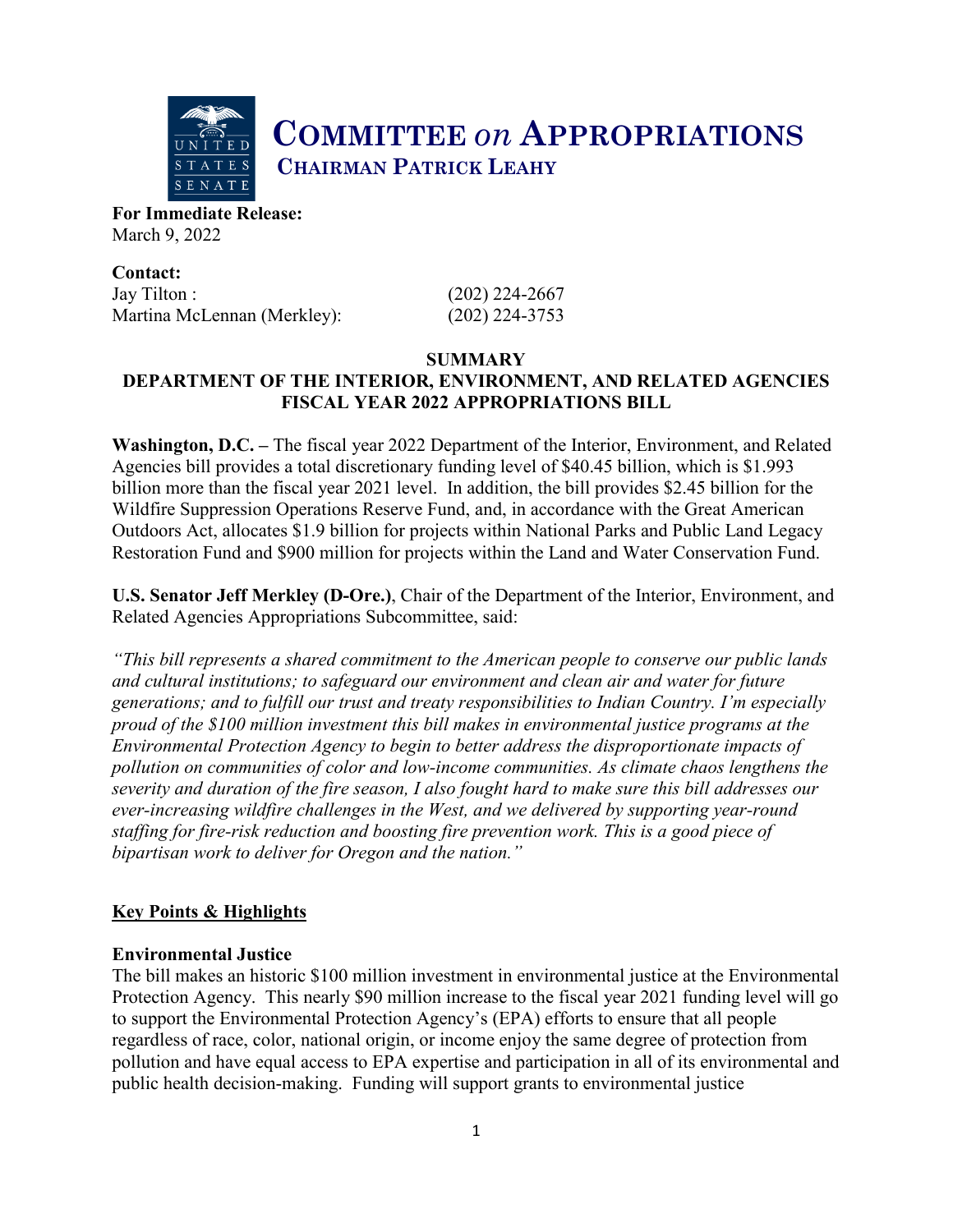communities and bolster EPA's abilities to integrate environmental justice principals across its entire mission including clean air, clean water, toxic chemicals, and waste management.

### **Environmental Protection Agency (EPA)**

The bill provides \$9.559 billion for EPA, an increase of \$322 million to the fiscal year 2021 enacted level. In addition to investments in environmental justice, the bill includes more than \$420 million for EPA clean air programs to tackle the existential threat of climate change and address the continuing burden of air pollution on communities across the country. The bill also invests in healthy communities and job creation by supporting EPA's infrastructure grant programs. For the first time, the agreement establishes a new grant program to support community efforts to mitigate the severe health hazard posed by wildfire smoke. Funding also includes major investments in clean water: \$2.765 billion for the Clean Water and Drinking Water State Revolving Funds, \$178 million for grants to address non-point source pollution; \$27.5 million to address lead in schools; \$43 million to address combined sewer overflows; and nearly \$70 million for innovative water infrastructure loans through the Water Infrastructure Finance and Innovation Act (WIFIA). The bill also will protect health and spur economic growth by helping clean up contaminated lands and pollution through \$1.23 billion for EPA's Superfund program, \$46 million for brownfields grants, and \$92 million for diesel engine clean up grants.

#### **Tribal Programs**

The bill invests in the federal government's treaty and trust responsibilities to Native Americans by providing \$10.28 billion for tribal programs. For fiscal year 2022, the bill provides \$6.63 billion for the Indian Health Service (IHS), an increase of \$395 million more than fiscal year 2021 enacted level. These investments increase health services funding by 8.3 percent and by providing \$2.39 billion for hospitals, clinics, doctors, nurses and health services; \$235 million for dental health; and \$121.9 million for mental health programs such as suicide prevention initiatives for Native youth. This funding also increases Indian Health facilities investments by \$22 million for a total of \$940 million for new hospital construction, new and replacement equipment, and water and solid waste infrastructure improvements for Native American communities to prevent the spread of disease.

Tribal programs provided through the Bureau of Indian Affairs (BIA) and Bureau of Indian Education (BIE) are collectively funded at \$3.65 billion, an increase of \$150 million above the fiscal year 2021 level. This funding provides a 25 percent increase for a total of \$25 million to address Missing and Murdered Indigenous Women cases in Indian Country and a new \$7 million Indian Boarding School Initiative to conduct a comprehensive review of the troubled legacy of federal boarding school policies.

### **National Park Service**

The bill provides \$3.265 billion for the National Park Service, \$142 million more than the fiscal year 2021 level, which will fully support current staffing levels in parks and support offices. A total of \$10 million is provided to build a voting rights center at the Selma Interpretive Center to honor the legacy of civil rights leaders, including the late Representative John Lewis. This bill also provides increases above fiscal year 2021 of \$2 million for State Historic Preservation Offices, \$1 million for Tribal Historic Preservation Offices, \$2.5 million for Historical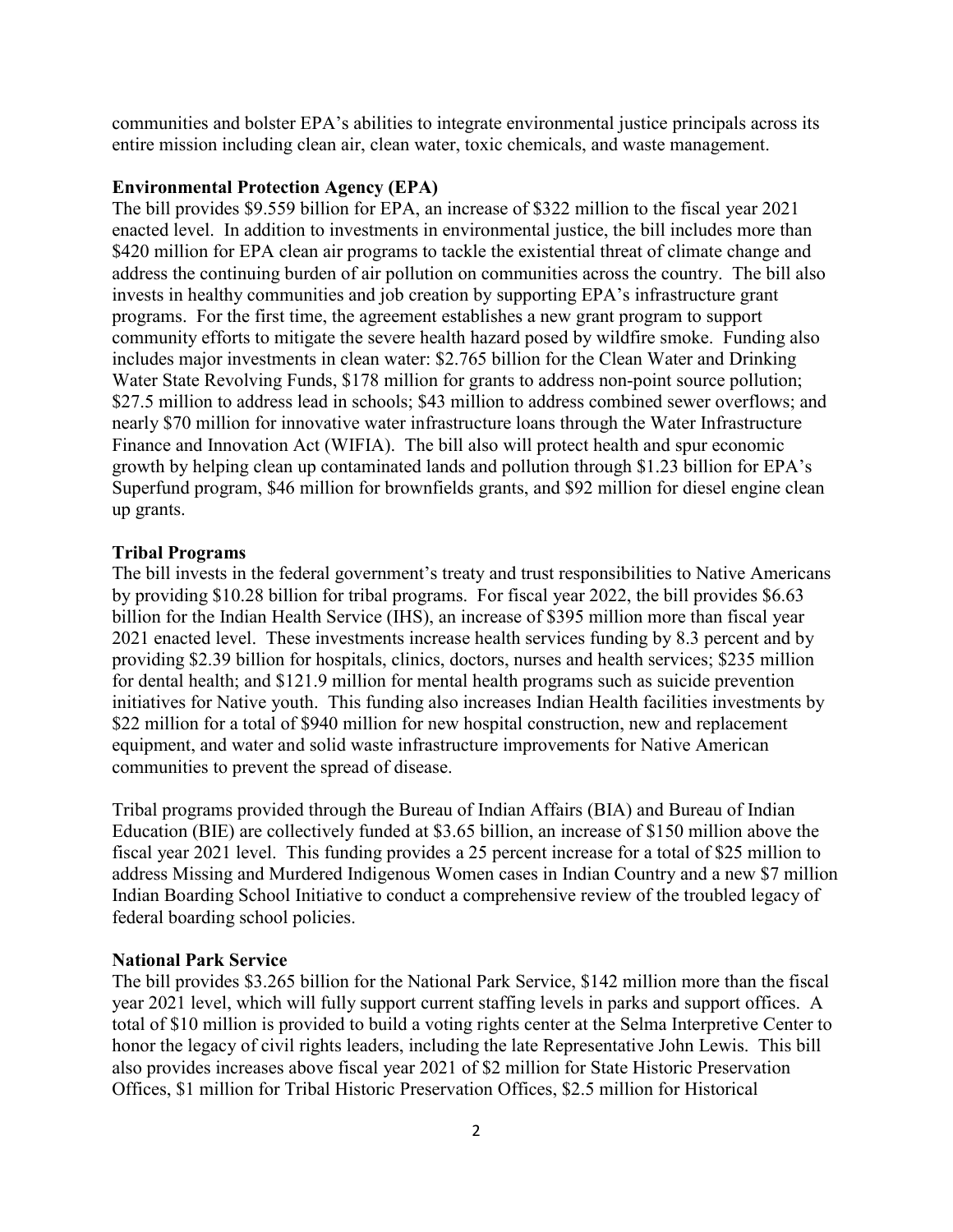Revitalization grants, \$5 million for Civil Rights preservation, and \$1.5 million for Save America's Treasures grants. Funding for National Heritage Areas is \$27.1 million.

### **Forest Service**

The bill provides \$5.7 billion for the Forest Service (excluding \$2.12 billion in additional funds for the Wildfire Suppression Operations Reserve), \$316 million more than fiscal year 2021. These increases are provided to radically improve forest restoration and fire risk reduction efforts and to increase year-round staffing to carry out this work. The bill increases hazardous fuels reduction projects to \$187 million to allow the Forest Service to treat more of the highest-risk acres. The Collaborative Forest Landscape Restoration Program is doubled to \$28 million, which will fund more projects backed by diverse stakeholders to improve forest landscapes. The bill also restores the Legacy Roads and Trails program to prioritize fish passage improvements and repurposing unnecessary roads as trails. Additional increases are provided for grants to states for fire protection and forest stewardship, and for research on fire behavior, invasive pests, and disease.

### **Wildland Firefighting**

The bill provides \$3.845 billion for fire suppression, of which \$2.45 billion is provided to the Wildfire Suppression Operations Reserve Fund, \$100 million more than fiscal year 2021, in accordance with the fiscal year 2022 concurrent budget resolution. This additional funding gives the Forest Service and the Department of the Interior an assured amount of funding to be used when regular appropriated funds are spent. The bill also makes available funding to fulfill the President's commitment to improve compensation for federal firefighters, including providing at least \$15 an hour in pay.

### **Bureau of Land Management**

The bill provides \$1.41 billion for the Bureau of Land Management, \$101 million more than fiscal year 2021. National Conservation Lands, which have been chronically underfunded, are increased to \$49 million for recreation and management planning for new, expanded, and restored monuments, invasive species control, wildfire adaptation and climate resiliency projects. The wild horse and burro program receives \$137 million to accelerate removals from degraded and drought-plagued areas, to house horses off-range, and to jumpstart a fertility control program to reduce the future horse population. Additional increases provide resources for wildlife habitat restoration, including in the sagebrush steppe, and abandoned mine and orphaned oil well cleanup.

#### **Payment in Lieu of Taxes (PILT)**

The bill fully funds payments to counties through the PILT program, which are estimated at a total of \$515 million.

#### **Cultural Programs**

The bill provides \$180 million each to the National Endowments for the Arts and Humanities, an increase of \$12.5 million for each endowment compared to the fiscal year 2021 enacted level. Increases will support popular special initiatives like the National Endowments for the Arts military healing arts program and the National Endowment for the Humanities "A More Perfect Union" initiative to highlight the nation's shared history. The bill provides \$1.062 billion for the